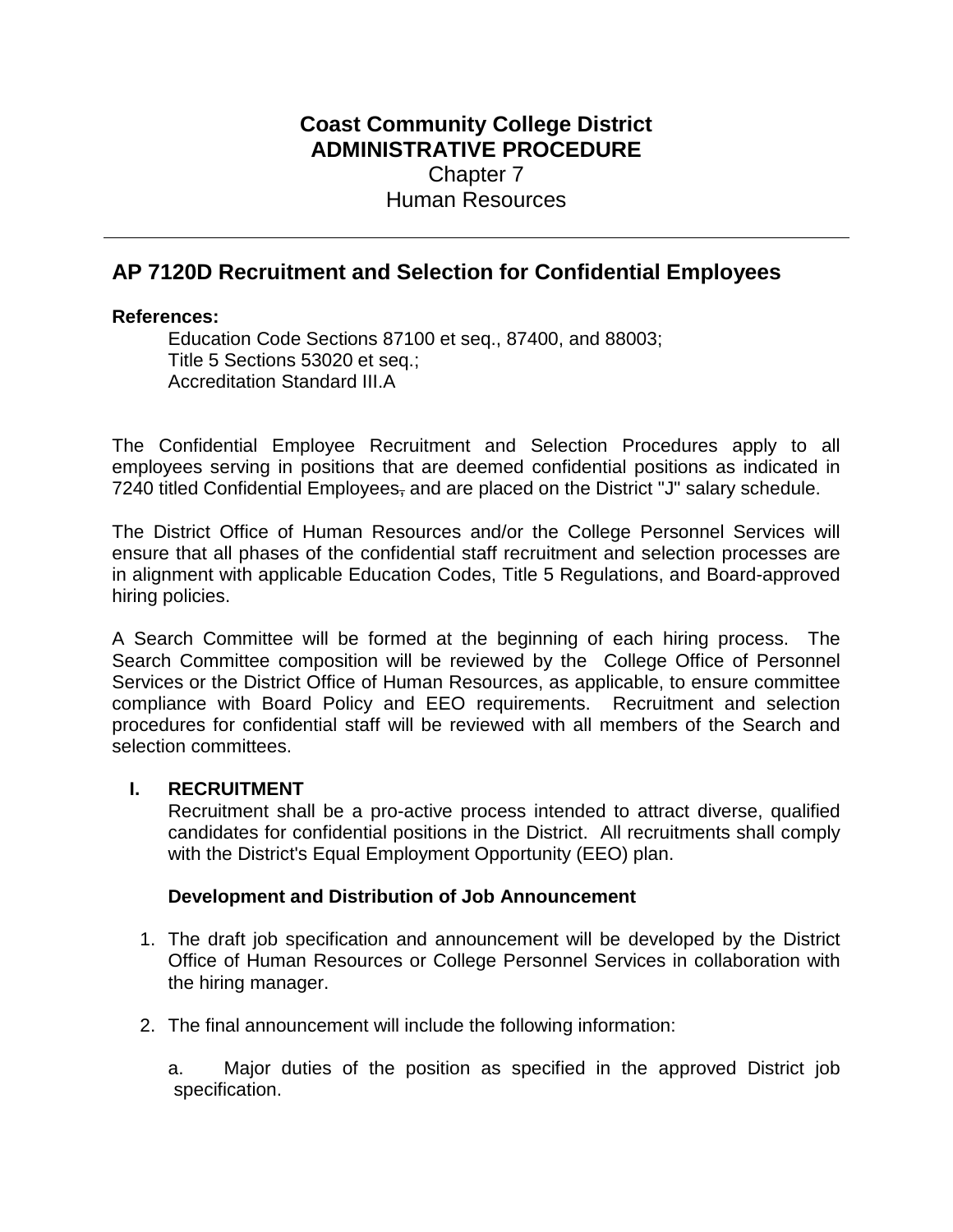b. The minimum qualifications for the position including any job specific requirements mandated by law.

c. Desirable qualifications of the position that clearly render the applicant better able to perform the job, and are bona fide occupational qualifications directly related to the job.

3. The College Personnel Services Director and the District Office of Human Resources will review the job description for accuracy, clarity, and consistency of duties with Board approved job specifications as well as legal requirements and District policy. The District Office of Human Resources will prepare and publish the final job announcement that will include complete information regarding the application procedure and requirements.

### **Voluntary Transfer Process**

When the District Office of Human Resources receives authorization to fill a job vacancy, confidential employees who are on the transfer list will be given the opportunity of a lateral (or lower classification) transfer and will be contacted by Human Resources to schedule an interview between the employee and the supervisor. If desired, the supervisor may establish a committee to participate in the interview(s) of those seeking transfer.

The supervisor (or committee) shall follow an interview procedure that is fair to all candidate(s) and may include, but not be limited to, appropriate oral presentations, writing samples, or other performance indicators related to the essential responsibilities of the position. The supervisor (or committee) shall evaluate candidates based on knowledge and competence, commitment to service, and potential contributions to the department and District.

Meeting minimum qualifications for a position is not a guarantee for receiving a requested transfer.

When the supervisor (or committee) conducts interviews, a written record of interview notes shall be maintained. Following consideration of the candidate's strengths and areas of growth as related to the position, the supervisor (or committee) shall forward all documentation to the District Office of Human Resources that indicates a) the transfer is to be offered to the confidential employee, or b) the position will be opened for advertising to the general public and the confidential employee may apply.

If a confidential employee is offered a transfer, the employee must respond within 24 hours as to whether he/she wishes to accept the position. If the classified employee accepts the transfer, the position vacated by the employee will be opened for transfer. Ultimately, once the transfer process is complete, the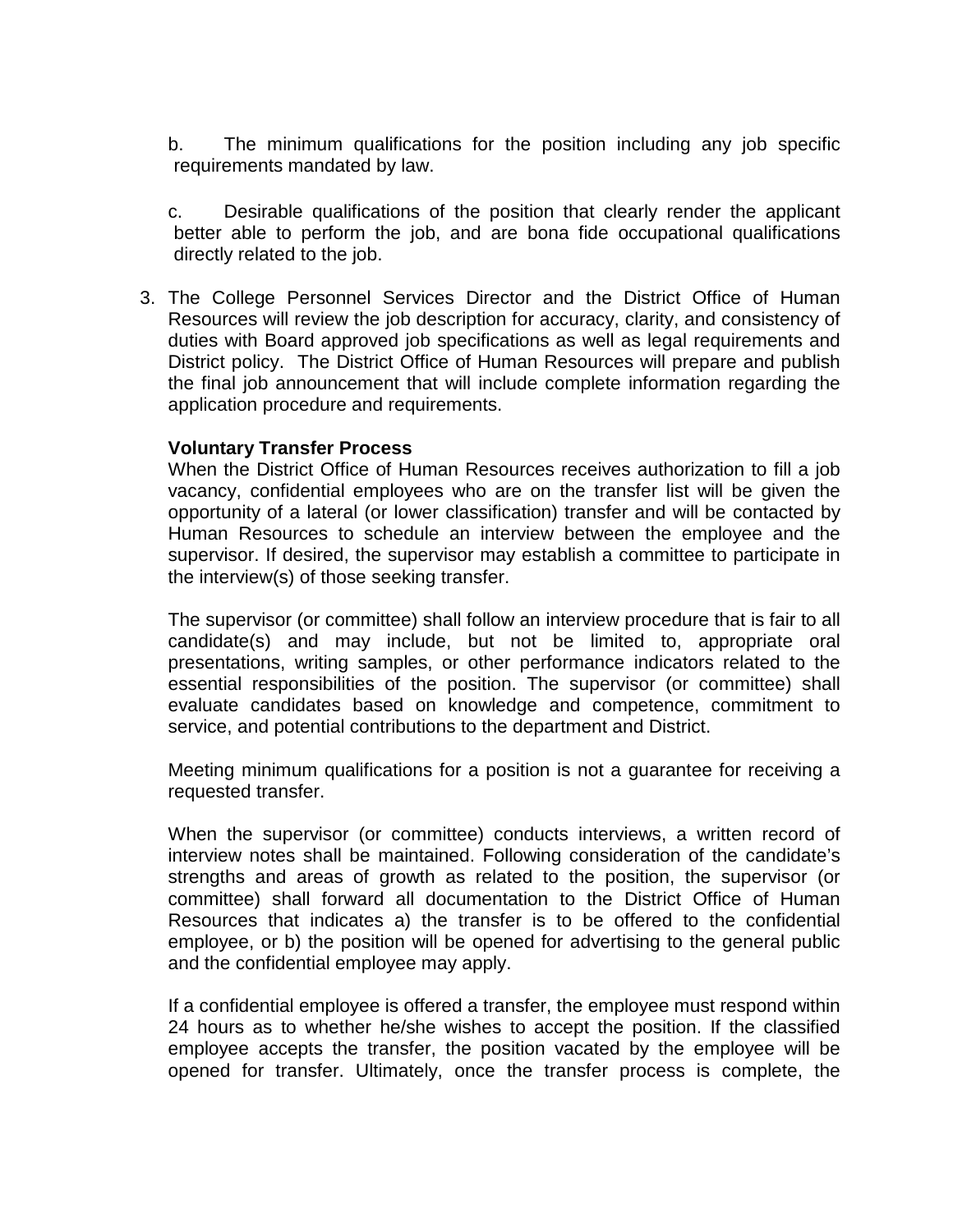resulting vacancy will be opened for recruitment, if necessary, to fulfill the requirements of Title 5.

Employees offered a transfer to a different classification or job title than previously held, will be required to serve a six (6) month probationary period. If a transfer is offered in the same classification, there is no new probationary period

#### **Announcement of the Position**

The position, once opened, will be posted for a minimum of ten work days.

All announcements will include a statement of the District's commitment to being an equal opportunity employer. Announcements will be broadly circulated in the following manner to attract a diverse applicant pool:

- 1. Full recruitment of open positions will be advertised using a variety of media outlets.
- 2. All positions open for full recruitment will be advertised on the California Community College Registry and the District jobs website.
- 3. Positions open for in-house only recruitments, in circumstances permitted under Title 5, will be advertised for a period of not less than ten (10) work days on the District jobs website.
- 4. Announcements for all recruitments will be circulated to District constituencies.

# **Application Requirements**

Applications, including all requested materials, will be submitted to the District Office of Human Resources, through the appropriate District job website.

- 1. A complete application may include the following:
	- a. District application, electronically submitted by the applicant;
	- b. Resume;
	- c. Cover letter and/or Letter of Application;
	- d. Additional documentation as requested, examples include the following:
		- i. Copy of official academic transcripts
		- ii. Official documentation of current licenses/certificates, as required for the position
		- iii. Answers to required supplemental questions
		- iv. Professional references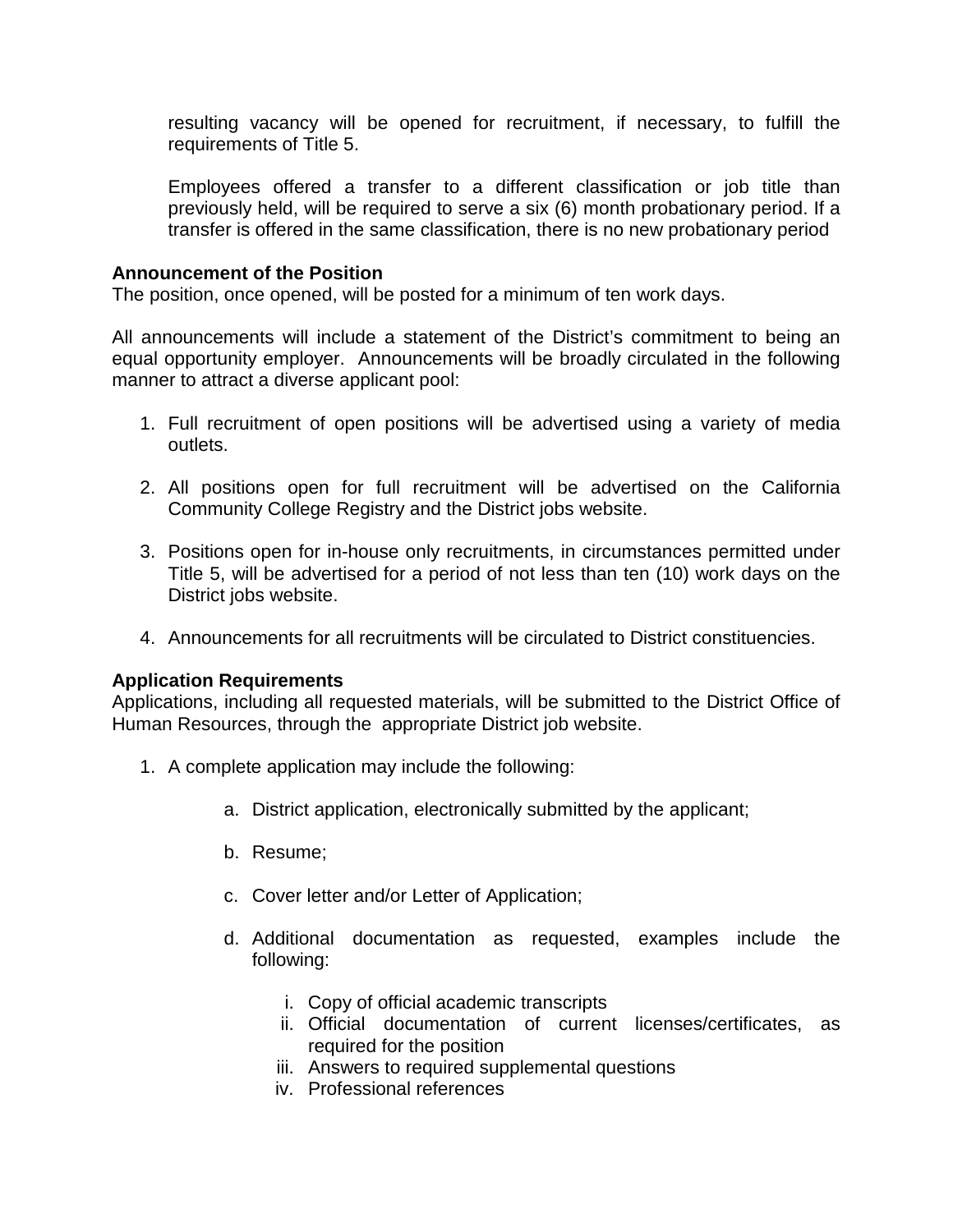- 2. Applicants are solely responsible for ensuring that applications are complete when submitted. Materials will not be accepted after the closing date.
- 3. Applicants may seek assistance with the online process from the District Recruitment Office up until 5 p.m. on the posted announcement deadline date.
- 4. Applicants applying for more than one position must submit a separate and complete application for each position of interest.

### II. **SEARCH COMMITTEE**

The hiring manager will review the requirements for committee composition and will facilitate the appointment process of Search Committee members accordingly, with the guidance and assistance of the Equal Employment Opportunity (EEO) Recruitment Coordinator.

Search Committees for confidential positions shall include a proportionate number of confidential and/or classified staff to other committee representatives, meaning that no constituent group shall have a greater number of representatives than the confidential and classified employees. Further, the Search Committees shall not include hourly staff and shall not normally include probationary staff. Selection of confidential committee members shall be primarily on the basis of knowledge of the requirements of the open position.

- 1. All Search Committee members will be voting members. An EEO Recruitment Coordinator will serve as a non-voting advisor to the Search Committee.
- 2. In order to serve as a member of a Search Committee, a committee member must commit to participating in each phase of the process.
- 3. Search Committee members will establish a search timeline to ensure a timely selection process.
- 4. In the event a committee member is unable to continue serving, no additions or replacements to the committee membership will be made after the interview process has begun.
- 5. Diverse Search Committees will be encouraged whenever possible.

The EEO Recruitment Coordinator will provide each member of the committee with a copy of the confidential hiring procedures and training on the EEO laws and guidelines on or before the initial orientation meeting. All meetings of the Search Committee, including candidate interviews, will be scheduled with consideration for committee members' work schedules.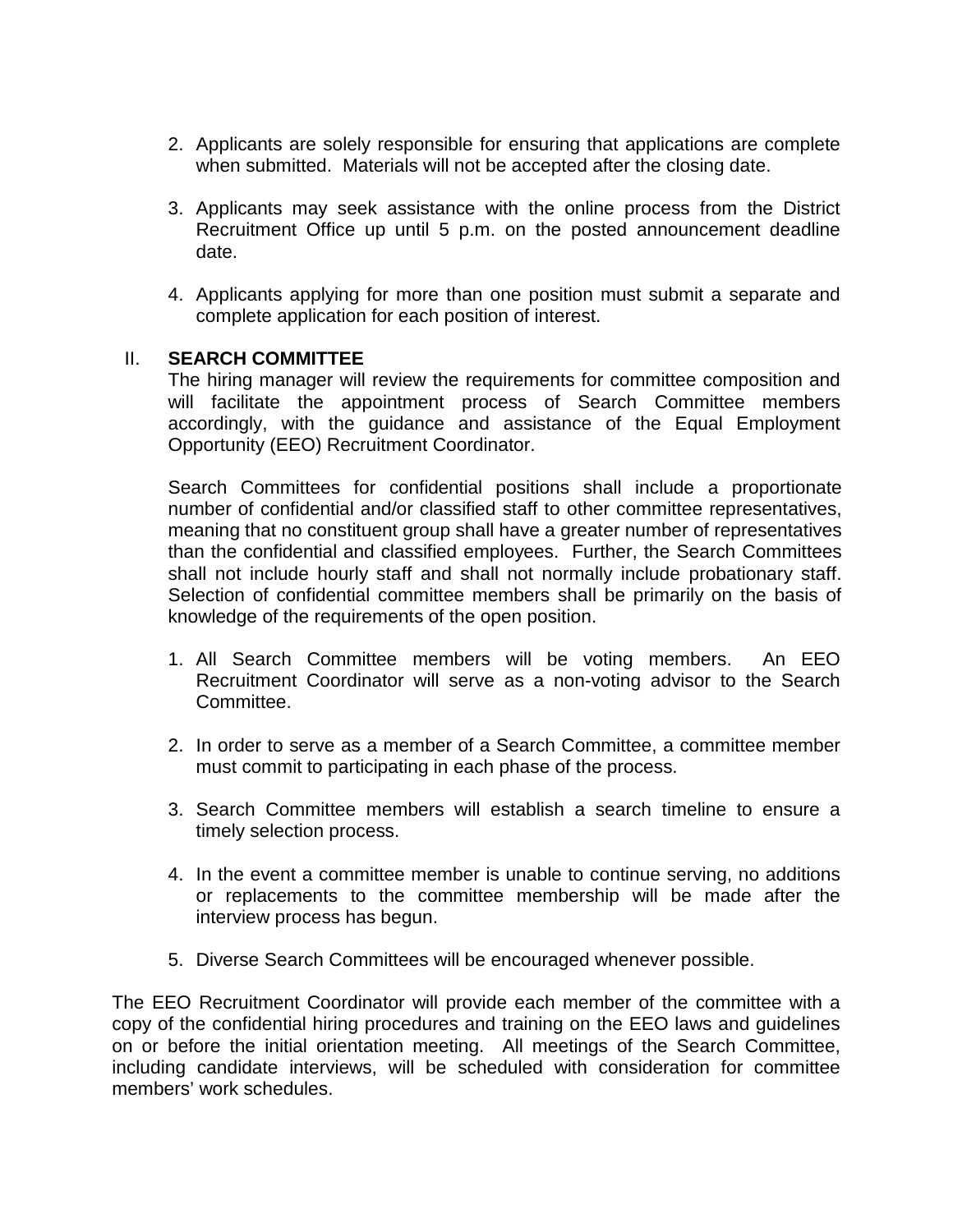The Search Committee will review the list of applicants and be required to sign a *Confidentiality and Conflict of Interest Form* to ensure that all candidates will be treated fairly and consistently throughout the process. Pursuant to the District Nepotism Policy, all personal relationships with applicants will be disclosed to the EEO Recruitment Coordinator.

# **Search Committee Responsibilities**

Prior to review and consideration of application materials, the Search Committee, through consultation and approval of the College or District EEO Recruitment Coordinator, will develop the screening criteria, interview questions, and other assessments which may include, but not be limited to, at least one scenario question, and a job-related writing exercise, oral presentations, technology assessments or other performance indicators for use in evaluating candidates against the advertised job announcement. The Search Committee will be responsible for the following:

- 1. Support the District's commitment to the pursuit of diversity throughout the search process.
- 2. Elect a chair from among the committee membership.
- 3. Ensure that incomplete applications are not considered.
- 4. Adhere to agreed upon screening criteria, interview questions, and/or rubric of performance evaluations.
- 5. Examine application materials for evidence of applicant qualifications as advertised in the job announcement to ensure minimum qualifications for the position have been satisfied. (Can be examined by the full committee or a subset, to include at least one confidential staff member, as determined by the committee.)
- 6. Determine which applicants will be invited for an interview based on the cumulative results of the screening process.
- 7. Treat each applicant equitably and respectfully.
- 8. Preserve confidentiality and integrity during and after conclusion of the process.

Search Committee members will be afforded the opportunity to report process infractions and seek remedy as specified in the procedures. **Search Committee Chair Responsibilities**

The Search Committee Chair may be responsible for the following:

- 1. Assist the EEO Coordinator in scheduling and facilitating all meetings of the Search Committee.
- 2. Represent the interests, concerns, and recommendations of the Search Committee to the hiring manager and/or EEO Recruitment Coordinator.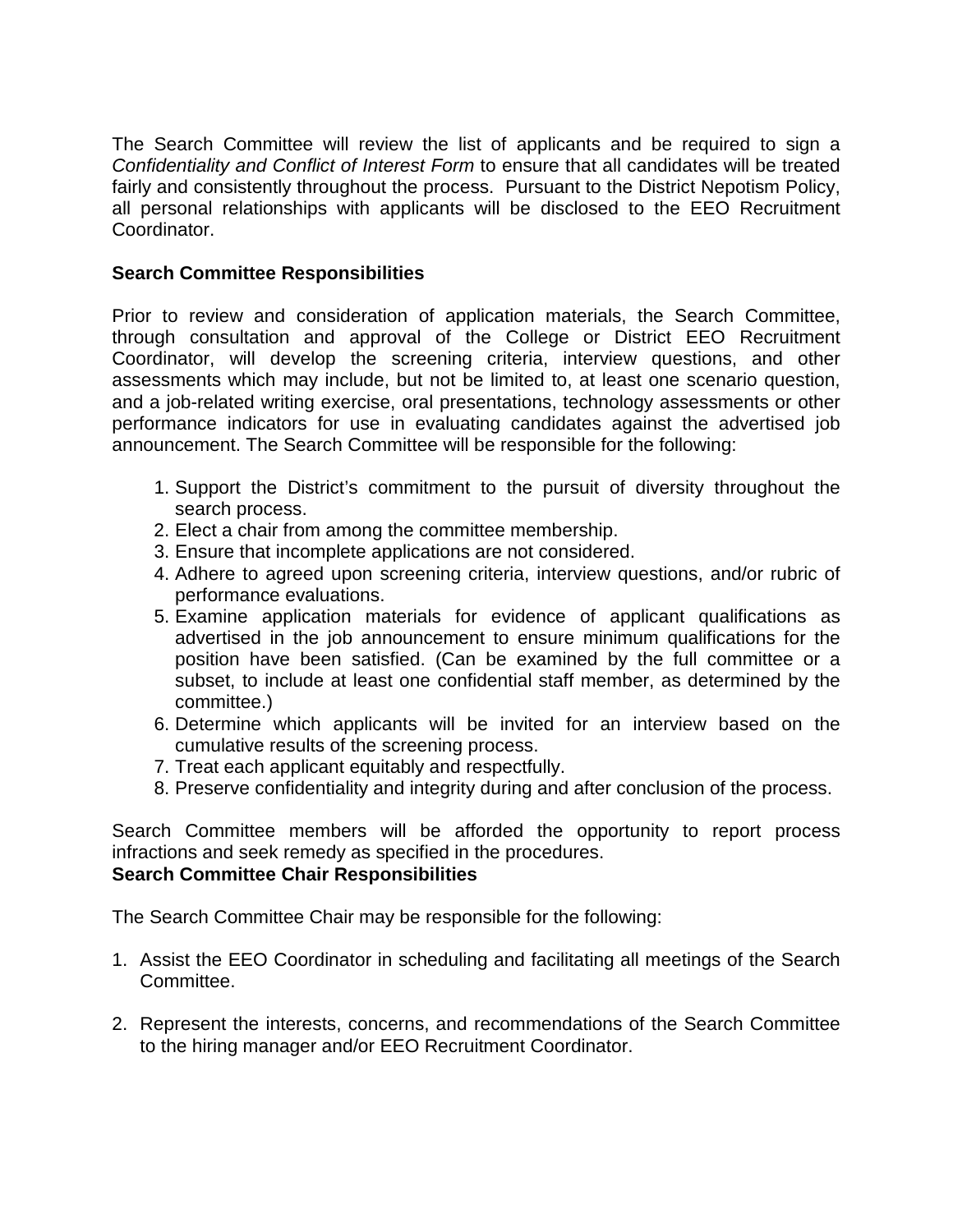- 3. Ensure screening and scoring materials are submitted to the EEO Recruitment Coordinator or designee.
- 4. Serve as the Search Committee's representative on the Selection Committee.

# **EEO Recruitment Coordinator Responsibilities**

The EEO Recruitment Coordinator will be trained in EEO regulations, serve as an advisor to the committee, and monitor the process but not participate in screening or rankings for the selection of candidates. To ensure compliance with Board Policy and EEO requirements, the EEO Recruitment Coordinator will be responsible for the following:

- 1. Assist the hiring manager with facilitating the appointment of committee members.
- 2. Provide training to committee members on EEO requirements including appropriate Federal and State laws, District Hiring Policy and Procedure, and Nepotism Policy and Procedure.
- 3. Assist with establishing job-related interview questions.
- 4. Review and approve committee established screening criteria, supplemental questions, interview questions and/or performance assessments.
- 5. Ensure protocols for a candidate's presentation, writing sample, and/or other performance indicators are appropriate for the position and a scoring rubric is established.
- 6. Review parameters for conducting interviews and administration of job-related performance exercises.
- 7. Assist with establishing job-related interview questions.
- 8. Assist and advise Search and Selection Committees throughout all aspects of the hiring process.
- 9. Ensure all recommendations for confidential staff appointments and salary placement are forwarded to the District Office of Human Resources for recommendation to, and authorization by, the Board of Trustees.

#### **Hiring Manager Responsibilities**

The hiring manager will be responsible for the following:

- 1. Request position for recruitment.
- 2. Meet with EEO Recruitment Coordinator for notice of vacancy.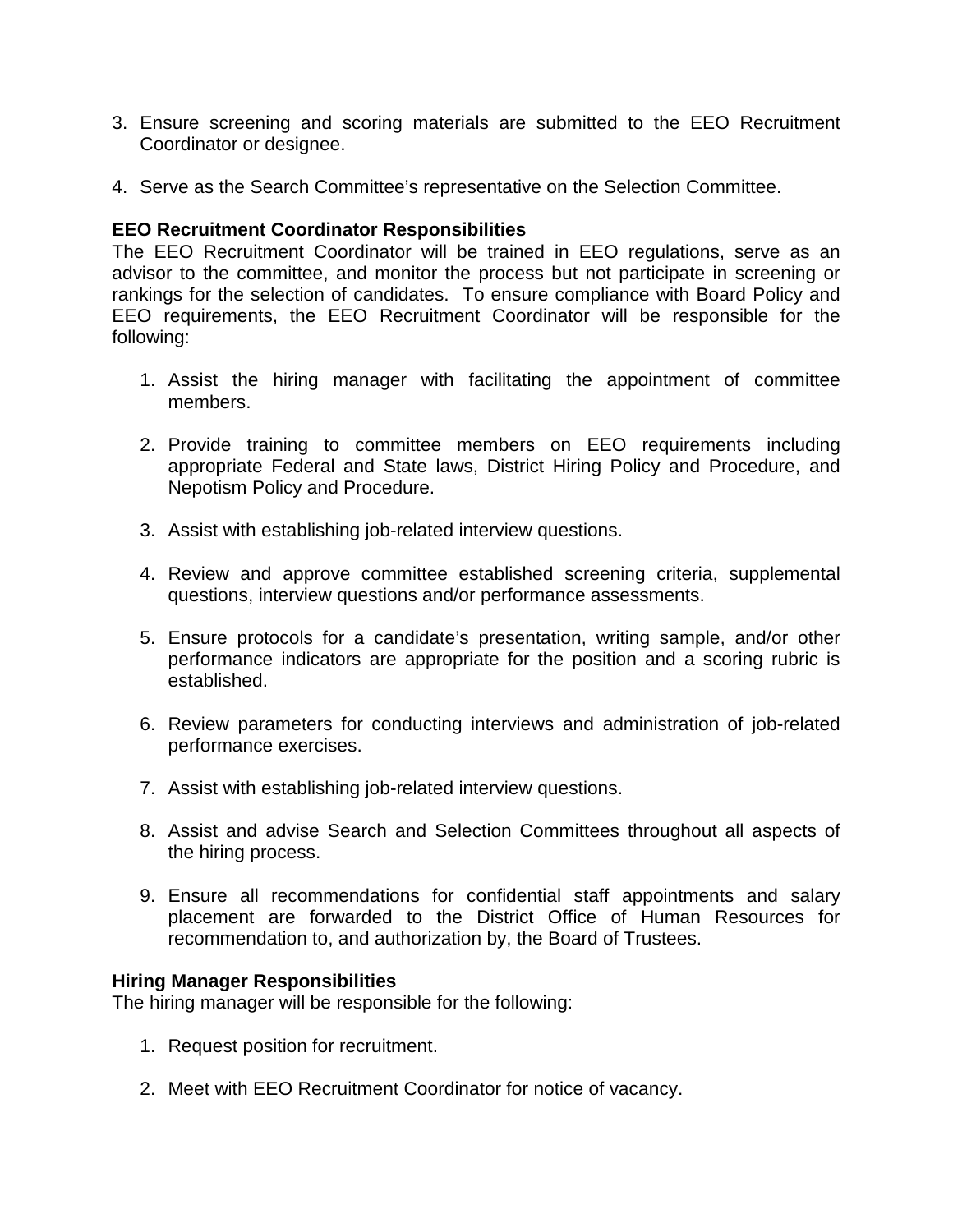- 3. Coordinate selection of the Search Committee.
- 4. Meet with the Search Committee to outline job description and performance expectations.
- 5. Be available for Committee deliberations if needed.
- 6. Participate in initial and/or final interviews.
- 7. Authorize and/or perform reference checks at conclusion of second interviews prior to making an offer of employment, if applicable.
- 8. Offer the position to the successful candidate.
- 9. Communicate hiring decision to finalists and internal candidates

# **III. SEARCH PROCESS**

In consultation with the College Personnel Services Office or District Office of Human Resources, the committee will determine the calendar for the steps in the search process, including the days and times of all committee meetings and an interview schedule sensitive to the needs of applicants and members of the Search Committee.

All applications will be screened by the Search Committee (or subset) to determine if the applicant meets the job required minimum qualifications.

Each eligible applicant who meets minimum qualifications will be independently assessed by each member of the Search Committee.

Committee members will not discuss ratings, rankings, or recommendations of candidates until all evaluations have been completed by each committee member.

Following the independent assessment, the committee will discuss the ratings and evaluate the merits of the candidates to determine if there is an adequate pool of qualified candidates with which to proceed to the interview phase. If yes, the committee will determine which candidates to invite for interview.

If the pool is deemed inadequate by the committee, the Committee Chair will discuss the matter with the hiring manager and the EEO Recruitment Coordinator. In such an event, the hiring manager will meet with the full committee to discuss and explore alternatives. Alternatives would include: (a) an agreement, based on additional or clarifying information from the hiring manager, that the committee will re-evaluate the current pool for possible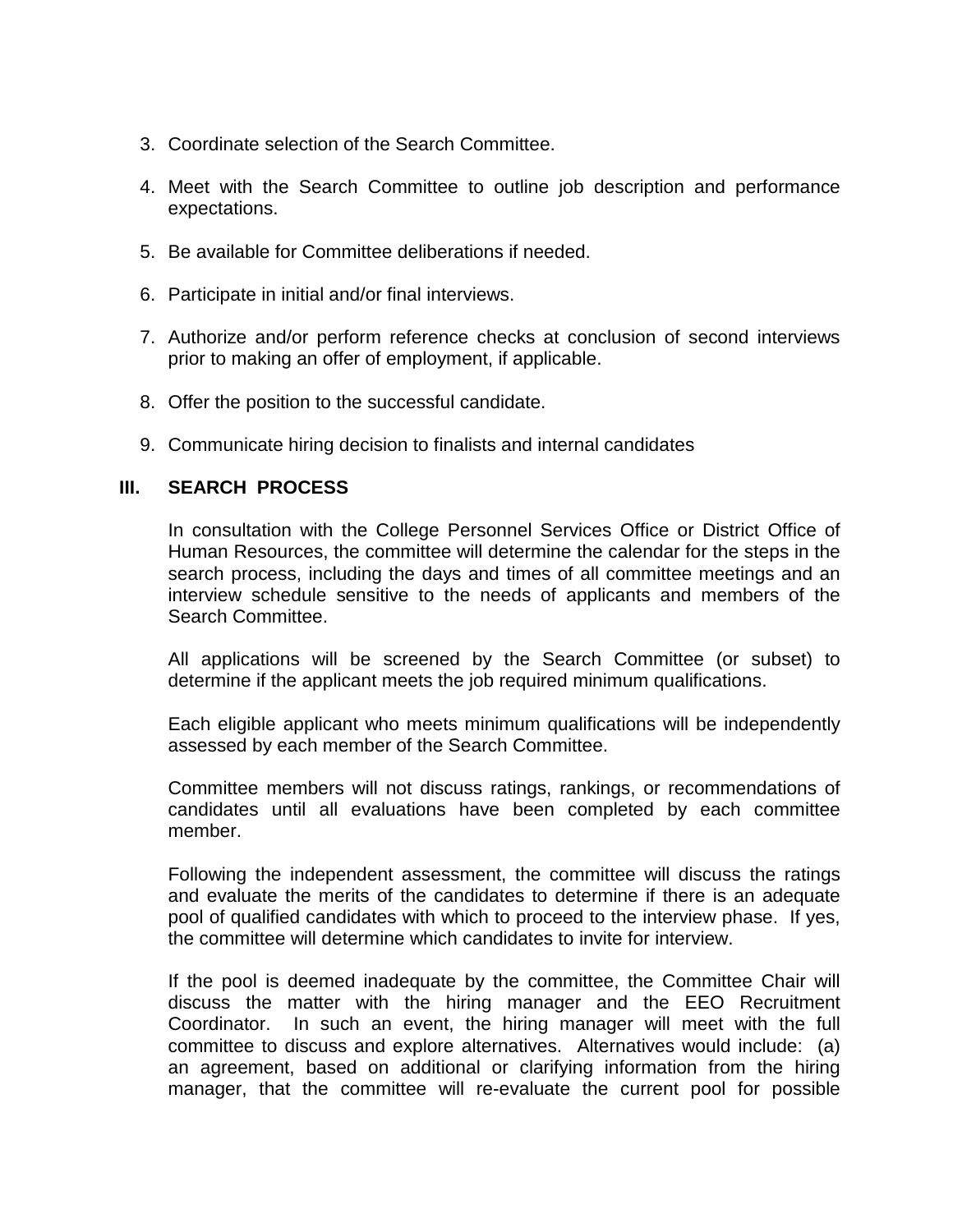continuation of the process; (b) a determination of the need for an immediate new search; or (c) a determination to discontinue the process and defer opening the position for a period of time. If the committee and the hiring manager do not reach an agreement on how best to proceed, the Vice Chancellor of Human Resources will be consulted and will assist in making the final determination.

#### **Selection of Candidates for First Interview Process**

Candidates selected for an interview will be contacted by the EEO Recruitment Coordinator. Candidates not selected for the position will be notified.

All interview questions and job-related exercises will be the same for each candidate.

Committee members will independently assess each candidate using the rating criteria developed by the Search Committee.

The EEO Recruitment Coordinator will provide the Search Committee with a summary of the interview scores to assist with the deliberation process.

#### **Selection of Finalists for Second Interview Process**

The committee will deliberate and, endeavor to select three (3) to five (5) candidates to be recommended as finalists to the hiring manager. The unranked list of finalists will be forwarded to the hiring manager.

If the Search Committee is unable to recommend a minimum of three (3) or a maximum of five (5) finalists, the Committee chair will consult with the hiring manager to clarify the rationale for the number of finalists recommended. If, after discussion, the hiring manager is not satisfied with the number of finalists, the hiring manager will meet with the full committee to discuss alternatives and together determine how best to move forward.

In the case of an unresolved disagreement between the committee and the hiring manager over fewer than three (3) finalists, the hiring manager may (a) begin a new search and post an announcement, or (b) discontinue the process and defer opening for a period of time. If this position is opened within six months of the recruitment closing date, the manager will have the option to reconvene the same Search Committee for the second recruitment effort. Any changes to committee participants will be requested through the impacted constituent group.

#### **IV. SELECTION COMMITTEE**

If the hiring manager did not participate on the Search Committee, he/she will form a Selection Committee to conduct second interviews of finalists. The Selection Committee will consist, at a minimum, of the hiring manager and the Chair of the Search Committee or committee designee. The non-voting EEO Recruitment Coordinator may also be present to serve as an advisor to the Selection Committee. The hiring manager will have discretion with regard to the number and position of any additional Selection Committee members; however, it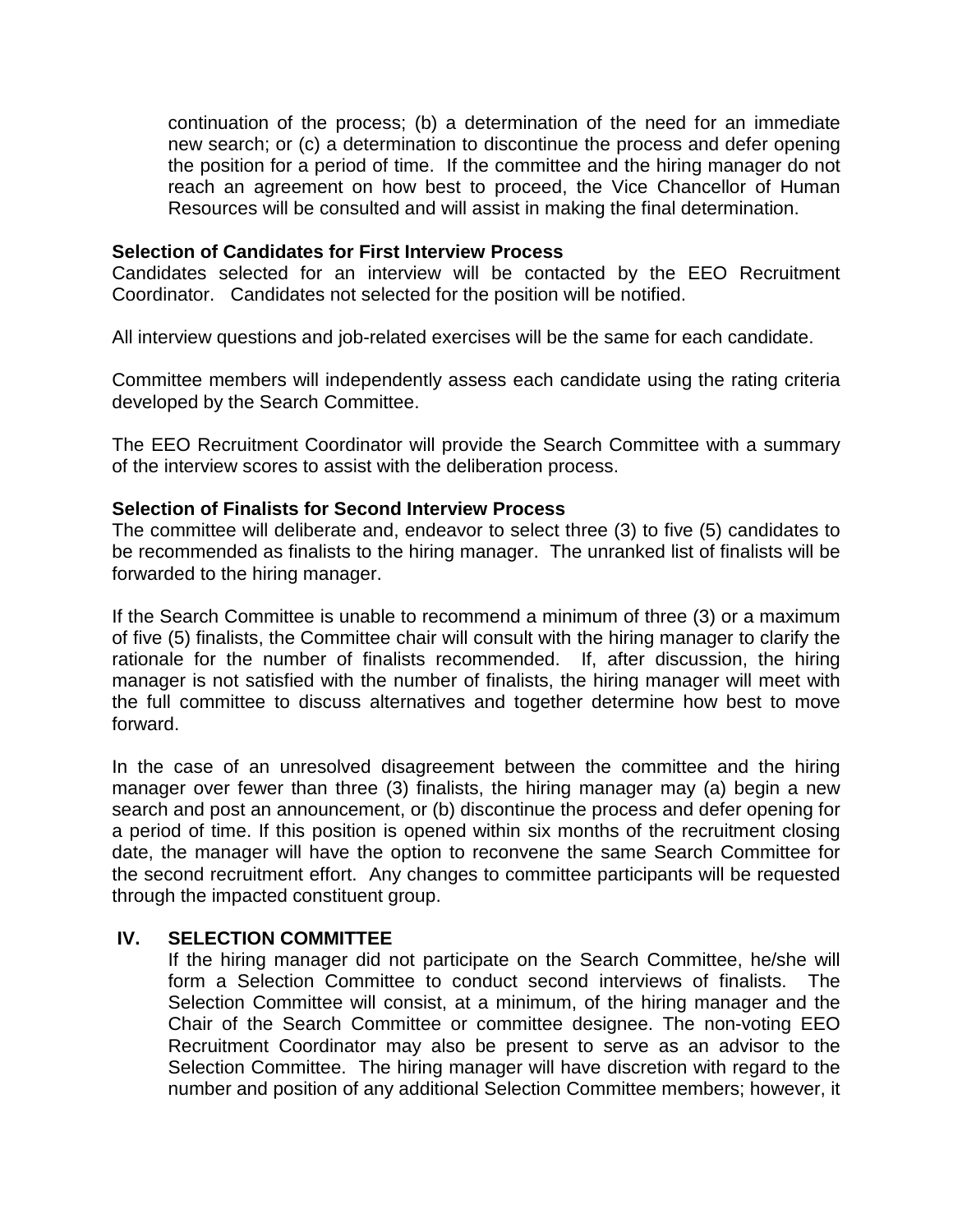is encouraged that additional members represent a balance of constituent groups or those interfacing most closely with the position.

The Selection Committee will review the list of finalists and be required to sign a *Confidentiality and Conflict of Interest Form* prior to the interview, to ensure that all candidates will be treated fairly and consistently throughout the process. Pursuant to the District Nepotism Policy, all personal relationships with applicants will be disclosed on the *Confidentiality and Conflict of Interest Form* which will be provided to the Recruitment Coordinator.

### **Selection Committee Responsibilities**

The Selection Committee members will be responsible for the following:

- 1. Support the District's commitment to the pursuit of diversity.
- 2. Interview finalists who were forwarded by the Search Committee for consideration (unless the applicant declines the invitation to interview).
- 3. Develop an interview schedule that is sensitive to the needs of applicants and the needs of every member of the Selection Committee.
- 4. Discuss and develop job related interview questions, which may include scenario questions.
- 5. Treat each applicant equitably, respectfully, and conscientiously.
- 6. Honor the confidentiality and integrity of the process.

# V. **SELECTION PROCESS**

The Selection Committee will conduct final interviews and deliberate. The hiring manager will make the selection of the successful candidate.

After a candidate is selected, the following will occur:

- 1. Reference checks will be conducted prior to notifying the successful candidate.
- 2. The hiring manager will confirm the candidate's acceptance and start date, contingent upon Board approval.
- 3. For external candidates, salary placement will be recommended by the hiring manager, or if above mid-range, the Vice Chancellor of Human Resources, following a review of salary history. For internal candidates, the initial salary will be determined by Human Resources.